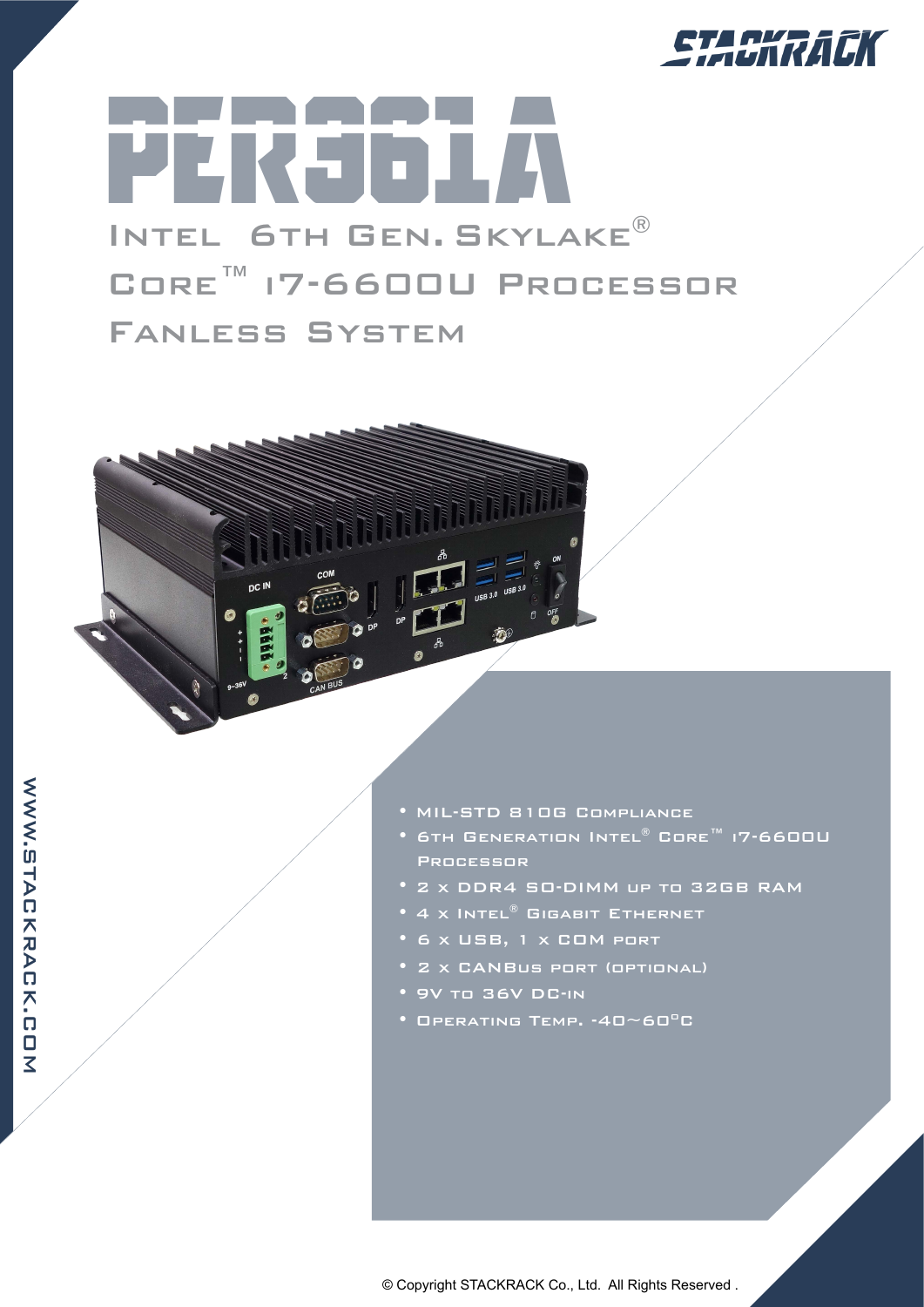

**SPECIFICATIONS** 

| <b>SPECIFICATIONS</b>      |                                                                             |
|----------------------------|-----------------------------------------------------------------------------|
| High Performance Processor | Intel® 6th Gen Core™ i7-6600U (Frequency 2.6GHz, Turbo Boost up to 3.4GHz), |
|                            | Dual-Core, 4 Thread Support, 4MB SmartCache                                 |
| Memory                     | 2 x DDR4 SO-DIMM up to 32GB                                                 |
| Chipset                    | Intel <sup>®</sup> Processor Integrated                                     |
| <b>STORAGE</b>             |                                                                             |
| 2.5" HDD/SSD               | 1 x 2.5" Easy swap HDD/SSD Tray                                             |
| <b>ETHERNET</b>            |                                                                             |
| Ethernet                   | 2 x Intel Gigabit Ethernet LAN                                              |
|                            | 4 x Intel Gigabit Ethernet LAN (Optional)                                   |
| FRONT I/O                  |                                                                             |
| Power Button               | 1                                                                           |
| Power LED                  | 1                                                                           |
| <b>HDD LED</b>             | 1                                                                           |
| <b>USB Port</b>            | 2 x USB2.0                                                                  |
| REAR I/O                   |                                                                             |
| DisplayPort                | 2 x DisplayPort                                                             |
| Ethernet                   | 2 x RJ45 Gigabit Ethernet LAN                                               |
|                            | 4 x Intel Gigabit Ethernet LAN (Optional)                                   |
| Serial Port                | 1 x RS232                                                                   |
| CAN bus                    | 2 x DB9 connector (Optional)                                                |
| <b>USB Port</b>            | 4 x USB3.0 standard-A connectors                                            |
| $DC-N$                     | 4P Rugged Terminal connector                                                |
| Antenna Hole               | 2 x SMA antenna hole                                                        |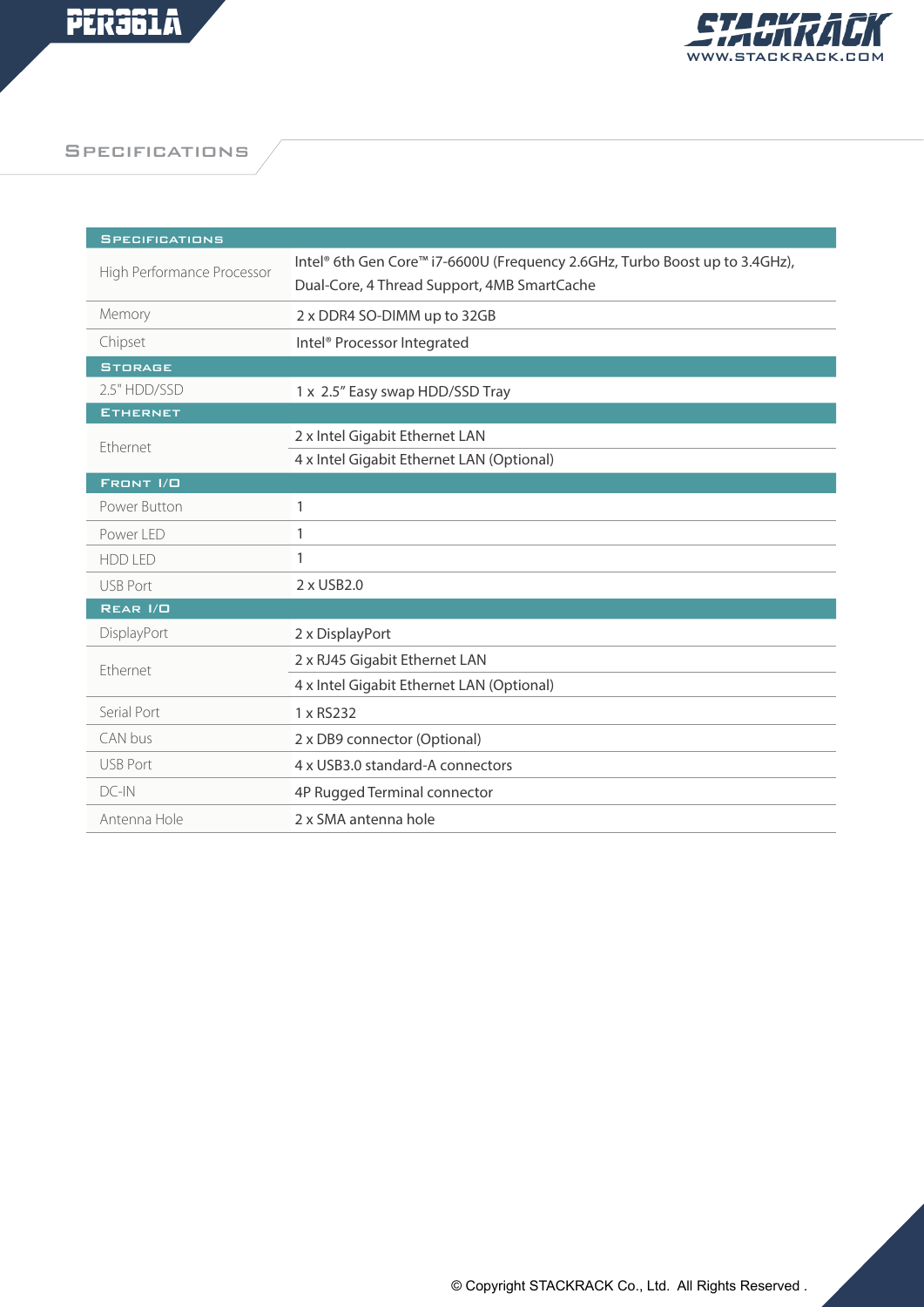



| APPLICATIONS, OPERATING SYSTEM      |                                                                                                                                                                                                                                                                                                           |  |
|-------------------------------------|-----------------------------------------------------------------------------------------------------------------------------------------------------------------------------------------------------------------------------------------------------------------------------------------------------------|--|
| Applications                        | Commercial and Military Platforms Requiring Compliance to MIL-STD-810G<br>Embedded Computing, Process Control, Intelligent Automation and manufactur-<br>ing applications where Harsh Temperature, Shock, Vibration, Altitude, Dust and<br><b>EMI Conditions.</b><br>Used in all aspects of the military. |  |
| Operating System                    | Windows 10<br>Ubuntu14.04, Ubuntu 16.04, Fedora 24                                                                                                                                                                                                                                                        |  |
| <b>PHYSICAL</b>                     |                                                                                                                                                                                                                                                                                                           |  |
| Dimension ( $W \times D \times H$ ) | 200 x 136.4 x 85.3mm                                                                                                                                                                                                                                                                                      |  |
| Weight                              | <b>TBC</b>                                                                                                                                                                                                                                                                                                |  |
| Chassis                             | Aluminum Alloy, Corrosion Resistant.                                                                                                                                                                                                                                                                      |  |
| Finish                              | Anodic aluminum oxide (Color Iron gray)                                                                                                                                                                                                                                                                   |  |
| Cooling                             | Natural Passive Convection/Conduction, No Moving Parts.                                                                                                                                                                                                                                                   |  |
| Operating Temp.                     | $-40 \sim +60^{\circ}C$                                                                                                                                                                                                                                                                                   |  |
| Storage Temp.                       | $-40 \sim +85^{\circ}$ C                                                                                                                                                                                                                                                                                  |  |
| <b>ENVIRONMENTAL</b>                |                                                                                                                                                                                                                                                                                                           |  |
|                                     | Method 507.5, Procedure II (Temperature & Humidity)                                                                                                                                                                                                                                                       |  |
|                                     | Method 501.5, Procedure I (Storage/High Temperature)                                                                                                                                                                                                                                                      |  |
|                                     | Method 501.5, Procedure II (Operation/High Temperature)                                                                                                                                                                                                                                                   |  |
|                                     | Method 502.5, Procedure I (Storage/Low Temperature)                                                                                                                                                                                                                                                       |  |
| MIL-STD-810G Test                   | Method 502.5, Procedure II (Operation/Low Temperature)                                                                                                                                                                                                                                                    |  |
|                                     | Method 503.5, Procedure I (Temperature shock)                                                                                                                                                                                                                                                             |  |
| Reliability                         | No Moving Parts                                                                                                                                                                                                                                                                                           |  |
|                                     | Passive Cooling                                                                                                                                                                                                                                                                                           |  |
| EMC.                                | CE and FCC compliance                                                                                                                                                                                                                                                                                     |  |
| Green Product                       | RoHS, WEEE compliance                                                                                                                                                                                                                                                                                     |  |

Ordering Information

## PER361A-i7

MIL-STD-810G Rugged Computer with Intel® Core™ i7-6600U, 4 x Intel GbE, 2 x DisplayPort, 1 x COM, 6 x USB, 9V to 36V DC-in, Extended Temp -40 to 60°C

© Copyright STACKRACK Co., Ltd. All Rights Reserved .